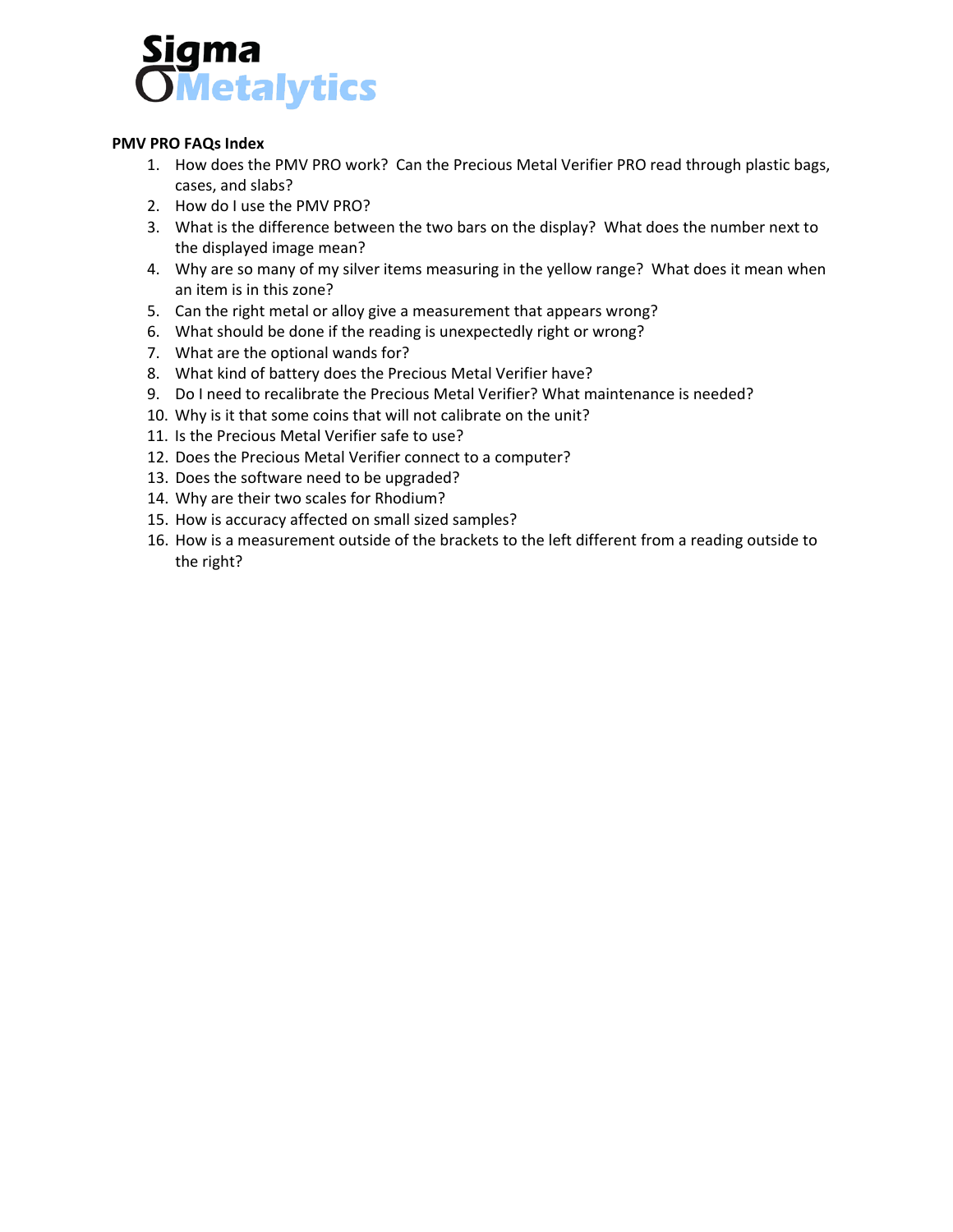### **1. How does the PMV PRO work? Can the Precious Metal Verifier PRO read through plastic bags, cases, and slabs?**

The PMV PRO measures a coin or metal bar that is placed between two sensors. A signal measures the surface of the sample and then sends another signal completely through the sample. The signal passing through the sample is detected on the other side. In this way, we can measure the resistivity (or conductivity) of the metal. Using the two sensors we can also determine the thickness of the sample.

The PMV PRO signal sees plastic as being invisible and therefore the plastic has no effect on the reading.

## **2. How do I use the PMV PRO?**

We have made several videos to show you how to use this instrument. Before using the PMV PRO it's best to watch the Introduction video. Go to the Instructions tab on this website and select the dropdown box labeled PMV PRO Videos. Select the first video, Introduction, and this along with the manual will help you get started in verifying your precious metal items.

## **3. What is the difference between the two bars on the display? What does the number next to the displayed image mean?**

The top bar measures just the surface of the bar a fraction of a mm deep. Even so, this is deep enough to look under hundreds of plating thicknesses. The bottom bar is the thru measurement that goes completely through the sample and can detect any deeply buried counterfeit metals. The number on the display is the characteristic resistance (resistivity) in micro-ohm cm. This number can be found on Wikipedia and other web sites for base metals. Using the setup screen on the unit we can change the display to show the number is a different manner, characteristic conductance (conductivity), in micro-Siemens per cm.

# **4. Why are so many of my silver items measuring in the yellow (some see this as orange) range? What does it mean when an item is in this zone?**

The yellow zone does not mean that there is anything wrong with the bar. You should always check the density of the bar. If the density reading (see FAQ 5) is correct, then the sample is consistent with the correct metal. Readings in the yellow zone that have the correct sizing are consistent with the metal being tested. Silver rated .9999 will measure in the green zone. Silver rated .999 will most often measure in the yellow zone. Pure copper will read in the yellow zone when the metal type silver is selected, but copper coins will be shown as being too large when the size of the sample is checked.

# **5. How can the PMV PRO measure the density of the bar?**

The user selects the metal type and enters the weight of the sample. With the sample under the sensor, the user presses the button labeled measure. Select round or rectangular for the sample type. An image will appear on the display to match what the diameter,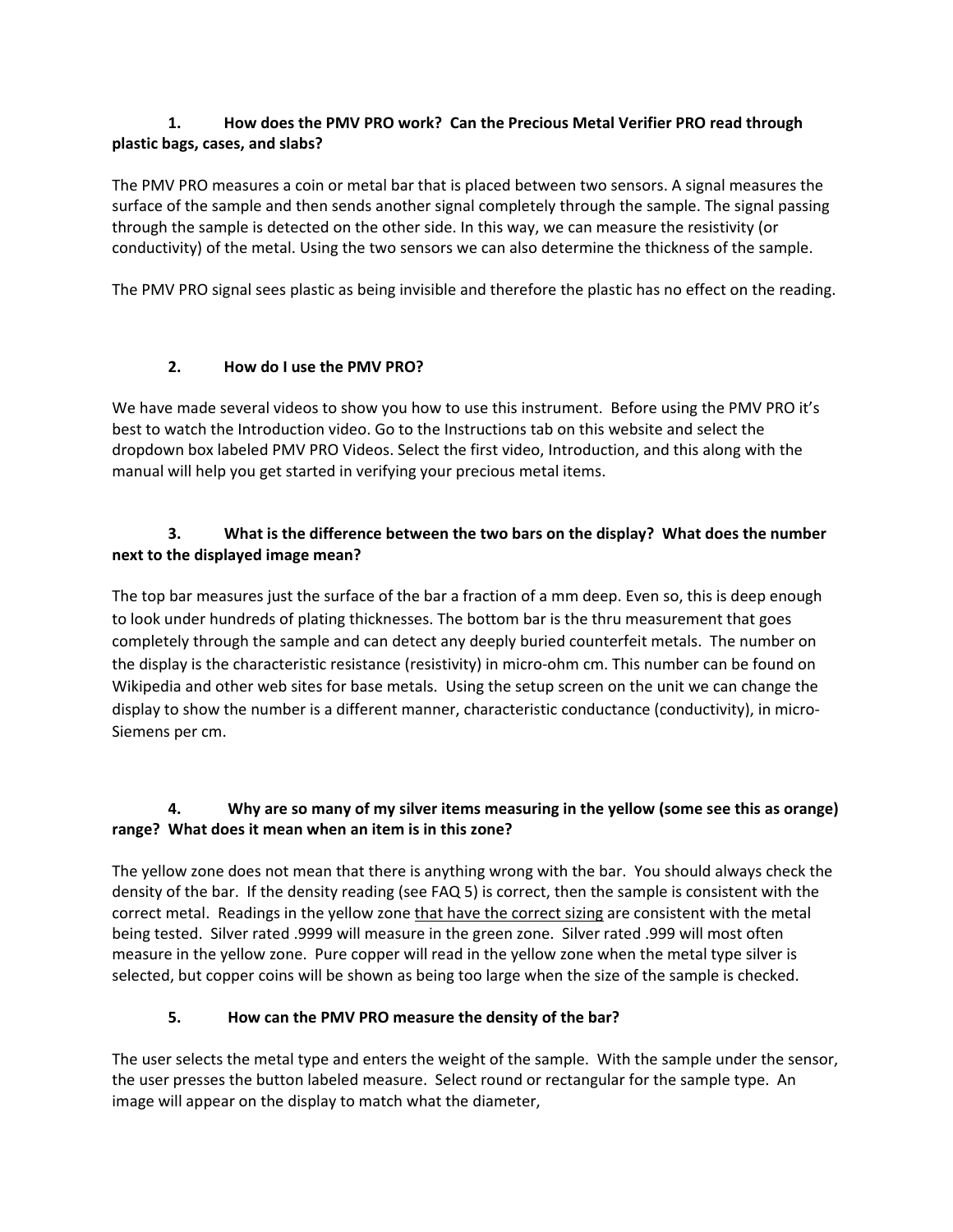or rectangular shape should be. For rectangular samples, the width of the image must be adjusted to match the width of the bar. You can make this adjustment by using the up and down arrows. If the sample does not match this defined shape displayed on the screen, then it must be an incorrect density.

## **6. Why is my fake gold coin reading in the green range?**

There are other metals that have the same resistivity as gold. These are generally a copper alloy. They will read correctly on the surface and thru reading scales; however, their density is about half that of gold. When checked against the expected size of the sample these items will be much larger than expected and it will be clearly shown that the sample is not made of gold.

## **7. Can the Precious Metal Verifier be used with jewelry?**

The Precious Metal Verifier PRO does not work well with jewelry for two reasons. First, we need to know the specific alloy we are measuring and then determine is the item being tested falls into the range of that alloy. Jewelry alloys vary considerably. What is specified as 14K gold might be that, but it might just as well be 13K gold; the remaining metal might all be copper, but it might just as well be some silver and some copper, or some other combination. Each different combination would have its own resistivity range. The number of variations is too great for us to work with.

The second problem with jewelry is that we need a flat area of metal that can be completely covered by a sensor. Jewelry is often curved, woven, and/or ornate in a fashion that makes it so we cannot get an accurate reading on it. Also, necklaces, rings, and earrings are usually too small for even our small sensor to get an accurate reading. Customers have had success looking at sterling silver flatware that often matches up with the sterling silver range on the Verifier, but there are also pieces that we just cannot measure.

# **8. How do I get the weight of the sample?**

The PMV PRO is not a scale. You must use your own scale to check the actual weight of the sample.

### **9. How do I recharge the battery?**

The battery is a standard lithium-ion battery, just like that found in a mobile phone. You can use the charger and cable that come with the unit. You can also charge the unit from another mobile phone charger, the USB connector from a computer, the USB connector in your car, or the USB connection on a power outlet.

### **10. How do I know which sensor to use?**